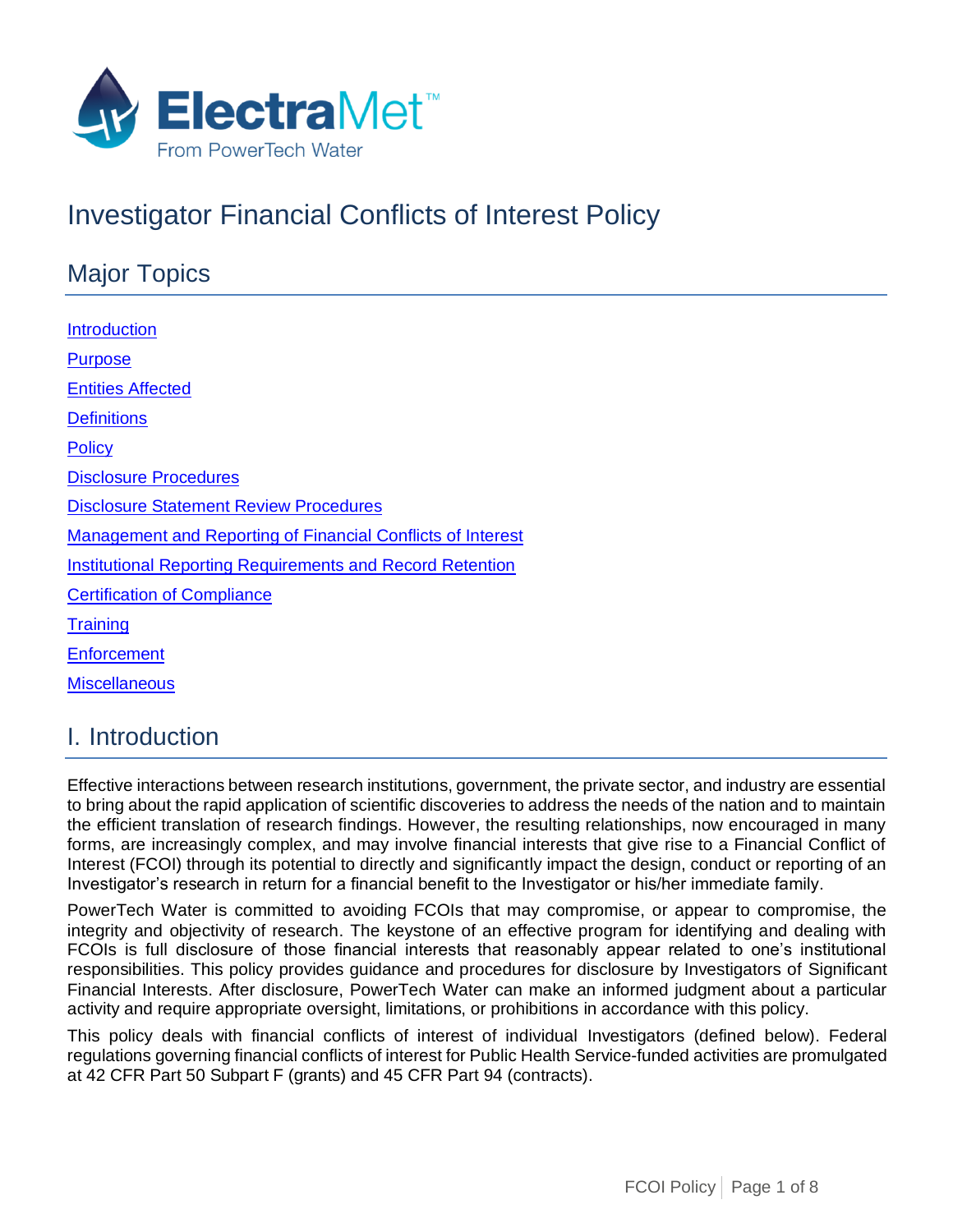# <span id="page-1-0"></span>II. Purpose

Pursuant to state statutes and Federal regulations, this policy sets forth policies and procedures to ensure that the personal financial interests of an Investigator do not compromise the objectivity with which research is designed, conducted, and reported.

### <span id="page-1-1"></span>III. Persons Affected

This policy shall apply to Investigators on any sponsored agreement that is in preparation, has been submitted to a sponsor, or is currently funded, and to Investigators involved in institutionally-sponsored research.

# <span id="page-1-2"></span>IV. Definitions

The following definitions apply to this policy, unless a different definition is used by an applicable federal agency. In that case, the definition used in the federal agency's policies and/or regulations will apply.

A. Equity Interest

Equity interest means stock, stock options, warrants, partnership or other ownership interests. Excluded from this definition are equity interests held in publicly-traded mutual funds or retirement programs the investment of which is not under the control of the Investigator or family member, including PowerTech Water retirement programs.

B. Family Member

Family member means an Investigator's spouse and dependent children.

#### C. Financial Conflict of Interest

Financial Conflict of Interest or FCOI means a [Significant Financial Interest](#page-2-0) that could directly and significantly affect the design, conduct, or reporting of research or other activity that is sponsored by and extramural agency.

D. Financial Interest

Financial interest means anything of monetary value or potential monetary value, whether or not the value is readily ascertainable.

E. Investigator

Investigator means the project director or principal investigator/program director, co-investigator, collaborator, senior/key personnel, and any other person, regardless of title or position, who is responsible for the design, conduct, or reporting, of research that is sponsored by an extramural agency.

F. Institutional Official

Institutional Official means the individual with authority and responsibility for overseeing implementation of this policy and for ensuring consistent administrative review of Disclosure Statements. The Chief Financial Officer shall serve as the Institutional Official.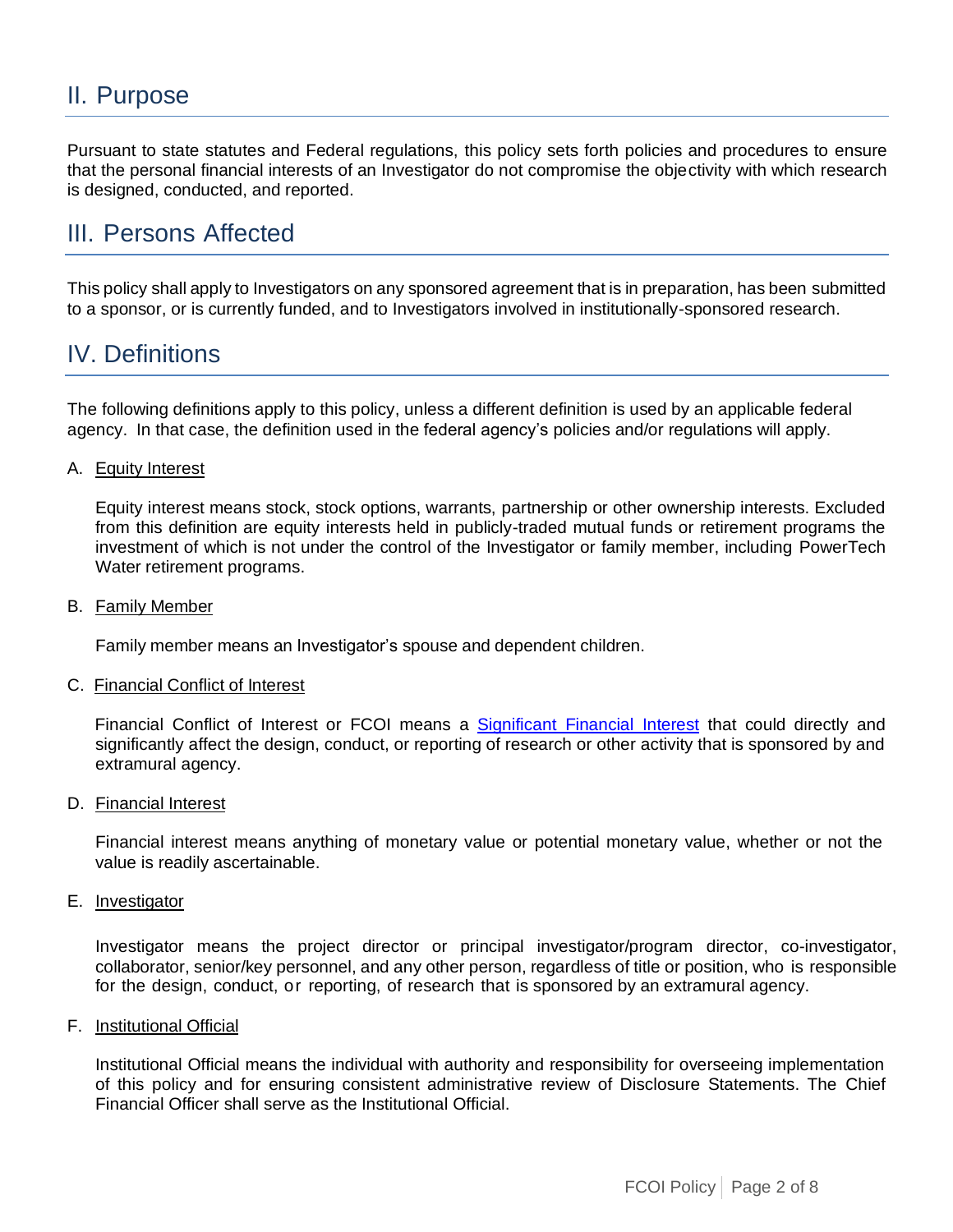#### G. Institutional Responsibilities

Institutional responsibilities means an individual's professional responsibilities on behalf of PowerTech Water including, but not limited to, activities such as research, consulting for outside entities, teaching, professional practice, committee memberships, administration, extension or outreach, as well as service on institutional panels.

#### H. Manage

Manage means taking action to address a Financial Conflict of Interest, which can include reducing or eliminating the Financial Conflict of Interest, to ensure, to the extent possible, that the design, conduct, and reporting of research will be free from bias.

#### I. Outside Entity

Outside entity means any entity recognized by law through which business for profit is conducted (including sole proprietorship, partnership, firm, corporation, holding company, joint stock company, receivership or trust), or not-for-profit organization (including association, foundation, charitable organization, etc.).

#### J. Public Health Service (PHS)

Public Health Service (PHS) means an operating unit of the U.S. Department of Health and Human Services (HHS) that includes all PHS Awarding Components.

#### K. Remuneration

Remuneration means all salary and wages, including consulting fees, speaking fees, any payment for services not otherwise identified as salary or wages (e.g., honoraria, paid authorship, travel reimbursement, gifts), licensing revenue (e.g., royalty payments for inventions), royalties for books, publications or reports, or Equity Interests. Excluded from this definition is PowerTech Water salary.

#### L. Research

Research means a systematic investigation, study or experiment designed to develop or contribute to generalizable knowledge. The term encompasses basic and applied research such as bench work, or other work and product development, and other forms of creative activity. The term includes any such research conducted by PowerTech Water personnel under the auspices of PowerTech Water, or conducted in situations in which PowerTech Water positions or titles are utilized in resultant publications, presentations, or other forms of intellectual property, irrespective of whether such research is funded by grant, contract, cooperative agreement, or gift. The term also includes collaborative work with a manufacturer, a distributor, or a sponsor of the research, and includes tangible or intangible inventions, discoveries, patents, or ideas necessary for development, utilization, or processes associated with the activity.

#### <span id="page-2-0"></span>M. Significant Financial Interest

Significant Financial Interest means a financial interest consisting of one or more of the following interests of an Investigator or family member that reasonably appears related to the individual's institutional responsibilities:

- 1. With regard to any publicly traded entity, a Significant Financial Interest exists if the value of any remuneration received from the entity in the 12 months preceding the disclosure and the value of any equity interest in the entity as of the date of disclosure, when aggregated, exceeds \$5,000.
- 2. With regard to any non-publicly traded entity, a Significant Financial Interest exists if the value of any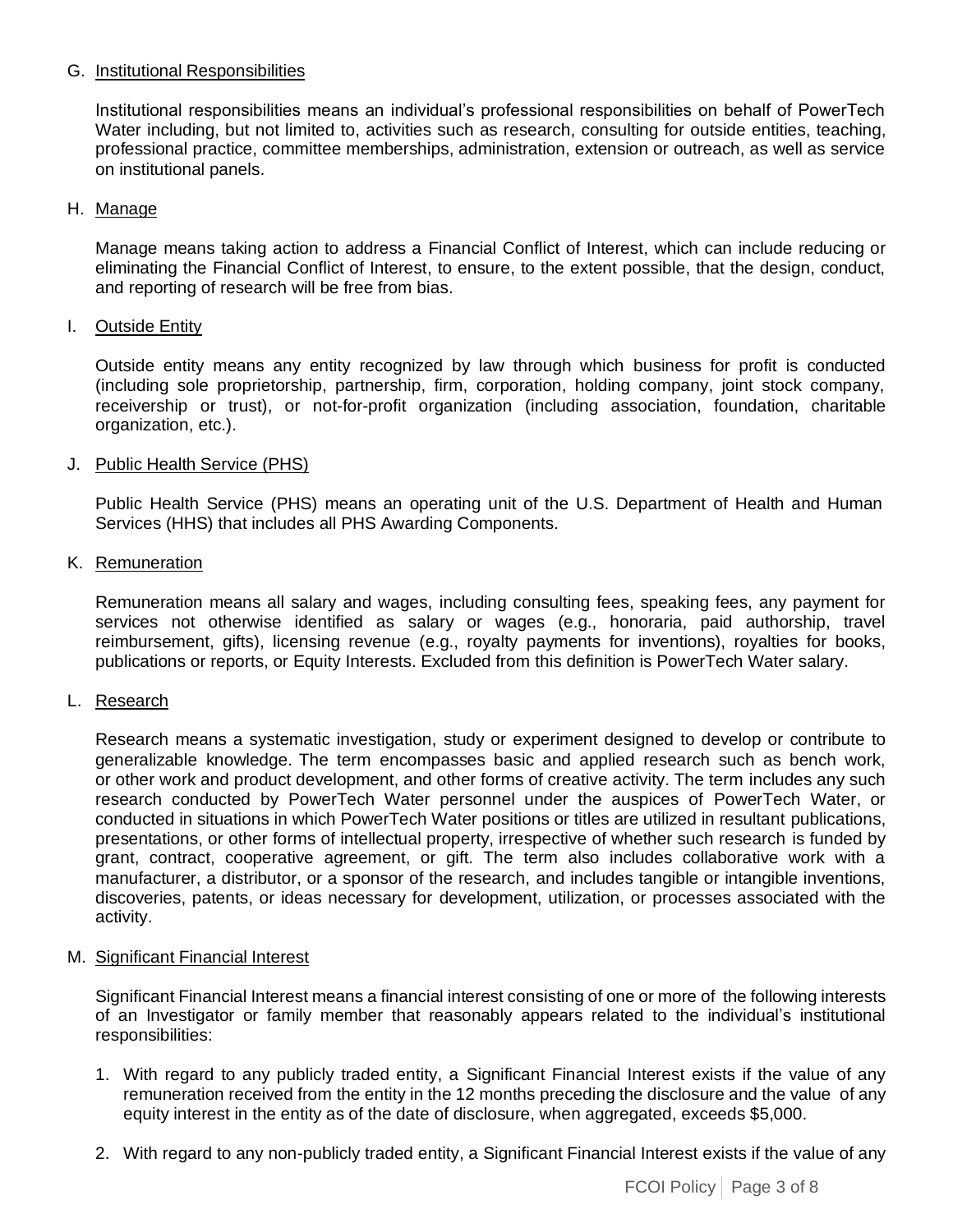remuneration received from the entity during the 12 months preceding the disclosure, when aggregated, exceeds \$5,000, or when the Investigator or family member holds any equity interest in the entity.

- 3. A Significant Financial Interest includes any intellectual property rights and interests (e.g., patents, copyrights), upon receipt of income related to such rights and interests that when aggregated over the prior 12 months exceeds \$5,000.
- 4. For an Investigator who applies for or receives funding through a PHS grant, cooperative agreement, or contract, a Significant Financial Interest includes any reimbursed or sponsored travel (i.e., paid on behalf of the investigator rather than being reimbursed) that reasonably appears related to their institutional responsibilities and that when aggregated over the prior 12 months exceeds \$5000. Excluded is travel that is reimbursed or sponsored by a Federal, state,or local government agency, an institution of higher education as defined at 20 U.S.C. 1001(a), an academic teaching hospital, or a medical center or a research institute that is affiliated with an institution of higher education.

Exclusions: The term Significant Financial Interest does not include the following types of financial interests: salary, royalties, or other remuneration paid by PowerTech Water to the Investigator or family member if the Investigator is currently employed or otherwise appointed by PowerTech Water; or income from service on advisory committees or review panels for a Federal, state, or local government agency.

For purposes of determining whether a financial interest is a Significant Financial Interest, financial interests across categories and family members must be aggregated. For example, if an Investigator has received a consulting fee of \$2,000 from a publicly traded entity, and a family member of the Investigator owns \$3,000 of equity interests in the same entity, the aggregate financial interest of the Investigator in the entity is \$5,000, which is a Significant Financial Interest.

N. Sponsored Agreement

Sponsored agreement means a grant, contract, cooperative agreement, and sub-agreements or subcontracts thereof.

# <span id="page-3-0"></span>V. Policy

- A. An individual covered by this policy shall complete, at least annually, a Financial Interests Disclosure Statement (Disclosure Statement) whether or not he or she has a financial interest to report. The Disclosure Statement shall include the financial interests of the Investigator and those of his or her spouse and dependent children.
- B. An individual required to disclose under this policy shall submit an updated Disclosure Statement within 30 days of acquiring a new financial interest that reasonably appears related to his or her institutional responsibilities.
- C. New employees who are required to disclose under this policy shall complete a Disclosure Statement within 30 days of their employment start date.
- D. An individual covered by this policy shall submit a Disclosure Statement prior to submitting a proposal seeking external funding, or prior to participating in any research activity regardless of the source of funding.
- E. Investigators who apply for or receive funding through a PHS grant, cooperative agreement, or contract, shall disclose instances of reimbursed or sponsored travel (i.e., paid on behalf of the Investigator rather than being reimbursed) that reasonably appears related to their institutional responsibilities and when aggregated exceeds \$5000 within 30 days of the completion of such travel.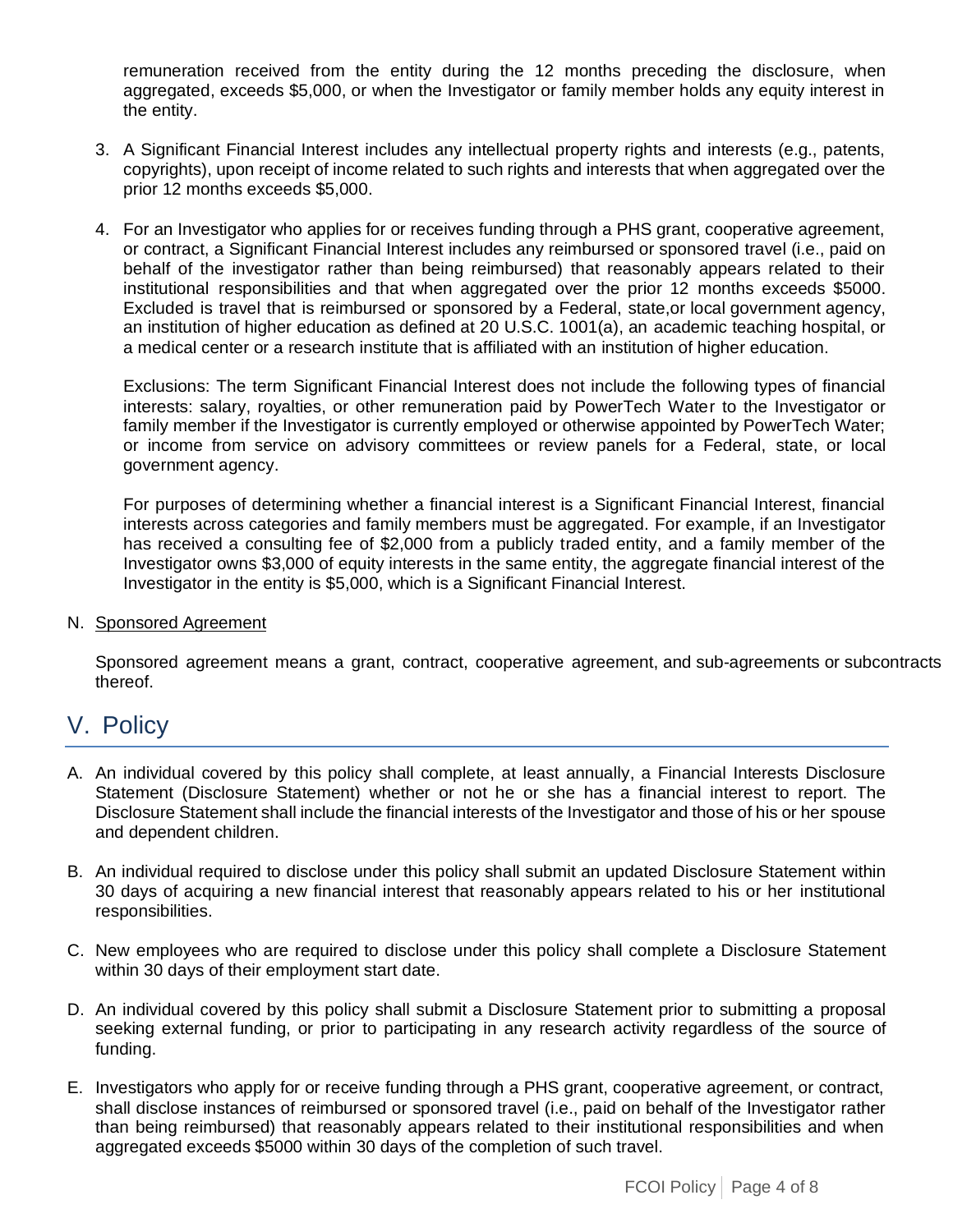F. Disclosure Statements shall be reviewed by the Institutional Official or designee to assess whether or not a Significant Financial Interest constitutes a Financial Conflict of Interest.

# <span id="page-4-0"></span>VI. Disclosure Procedures

- A. Disclosures shall be made using a Disclosure Statement form that will be retained by the Institutional Official.
- B. Individuals required to disclose under this policy shall be notified during the month of February each year of the need to file a Disclosure Statement during the month of March.
- C. Individuals required to disclose under this policy to report a new financial interest may access the Disclosure Statement through the Institutional Official at any time in order to file an updated Disclosure Statement and to review their current Disclosure Statement.
- D. Individuals may access their Disclosure Statement history at any time.
- E. After completing a Disclosure Statement, the individual shall be required to certify that:
	- 1. The disclosure is accurate and complete to the best of their knowledge; and
	- 2. He/she/they agrees/agree to update their disclosure within thirty (30) days of acquiring a new financial interest that reasonably appears related to their institutional responsibilities.

### <span id="page-4-1"></span>VII. Disclosure Statement Review Procedures

- A. The Disclosure Statement review shall be done by the Institutional Official. Access to Disclosure Statements shall be restricted to those individuals authorized in writing by the Institutional Official.
- B. The review shall be the responsibility of the Institutional Official, who may delegate in writing to one or more persons day-to-day responsibility for reviewing Disclosure Statements. The Institutional Official will provide guidelines to assist the reviewer(s) in assessing whether or not a Significant Financial Interest appears to constitute a Financial Conflict of Interest. However, the Institutional Official shall be directly responsible for reviewing each Disclosure Statement where a real or perceived Financial Conflict of Interest appears to exist. The administrative review shall be completed within 60 days after the certified Disclosure Statement has been submitted.

The Institutional Official may involve the Investigator in the determination of whether a disclosed Significant Financial Interest is related to the Investigator's research or other sponsored project.

- C. If the administrative review reveals that the disclosed Significant Financial Interests do not represent a Financial Conflict of Interest, that determination shall be recorded, and no further action will be required.
- D. If a real or perceived Financial Conflict of Interest appears to exist, a Financial Conflict of Interest case number will be assigned, and the Institutional Official shall notify the Investigator for their review and input following procedures outlined in Section IX below.

The case shall be satisfactorily resolved and a final decision rendered by the Institutional Official before any funds may be expended from any related sponsored project award.

E. No individual may participate in the administrative review of his/her/their own Disclosure Statement.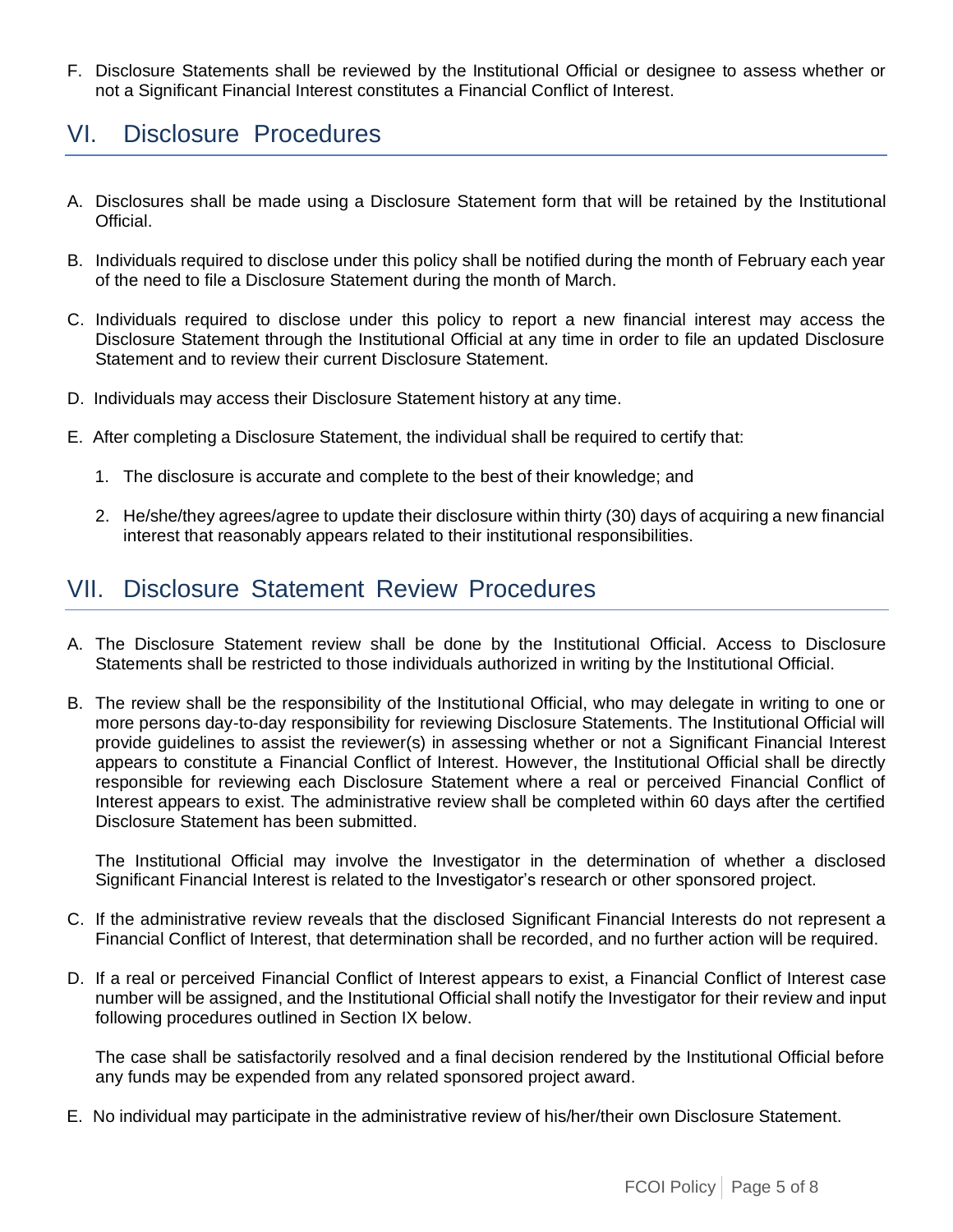- A. After being notified by the Institutional Official that a Financial Conflict of Interest appears to exist, they shall consult with the Investigator and the parties shall jointly review the Disclosure Statement.
	- 1. If the parties determine that no Financial Conflict of Interest exists, no further action will be required.
	- 2. If the parties determine that a Financial Conflict of Interest does exist, they may agree to eliminate the FCOI through divestiture of the Significant Financial Interest or severance of relationships. In this case, the Investigator shall provide a written copy of the agreement to the Institutional Official.
	- 3. If elimination of the Financial Conflict of Interest is not possible, the Investigator shall propose a course of action to manage or reduce the FCOI. The Institutional Official may assist with the plan. In any case, the Institutional Official shall review the proposed management plan.
- B. Once an appropriate management plan has been accepted by the Institutional Official, the Investigator shall file a report annually with the Institutional Official that documents the actions taken to implement the terms and conditions outlined in the plan. A final report shall also be submitted at the end of the project.

# <span id="page-5-0"></span>IX.Institutional Reporting Requirements and Record Retention

- A. The Institutional Official shall be responsible for institutional compliance with sponsoring agency reporting requirements.
- B. Disclosure Statements and other documentation used for the review of such statements and the records of any institutional actions taken pursuant to this policy shall be maintained by the Institutional Official for a period of three years. If the record is related to a research project or other sponsored agreement, the records shall be retained for a period of no less than three years following the date of submission of the final narrative and financial reports relating to such project or agreement, unless a longer record retention period is stipulated by the sponsor.
- C. To the extent permitted by law, such records shall be maintained confidentially.

# <span id="page-5-1"></span>X. Certification of Compliance

An individual required to disclose under this policy shall certify on the Internal Approval Form at the timeof application for extramural support that he/she/they:

- A. Understands the requirements of this and related Governing Regulations and Administrative Regulations governing financial conflicts of interest.
- B. Has disclosed as of the date of the application all Significant Financial Interests that reasonably appearrelated to his/her/their institutional responsibilities; and
- C. At the conclusion of the review process, will comply with any conditions or restrictions imposed by the PowerTech Water to manage, reduce, or eliminate actual or potential financial conflicts of interest.

### <span id="page-5-2"></span>XI. Training

Pursuant to Federal regulations, the Institutional Official shall inform each Investigator about this policy and of his/her/their responsibilities to comply. Prior to engaging in sponsored research, each Investigator shall complete training regarding the disclosure of Significant Financial Interests and the management, reduction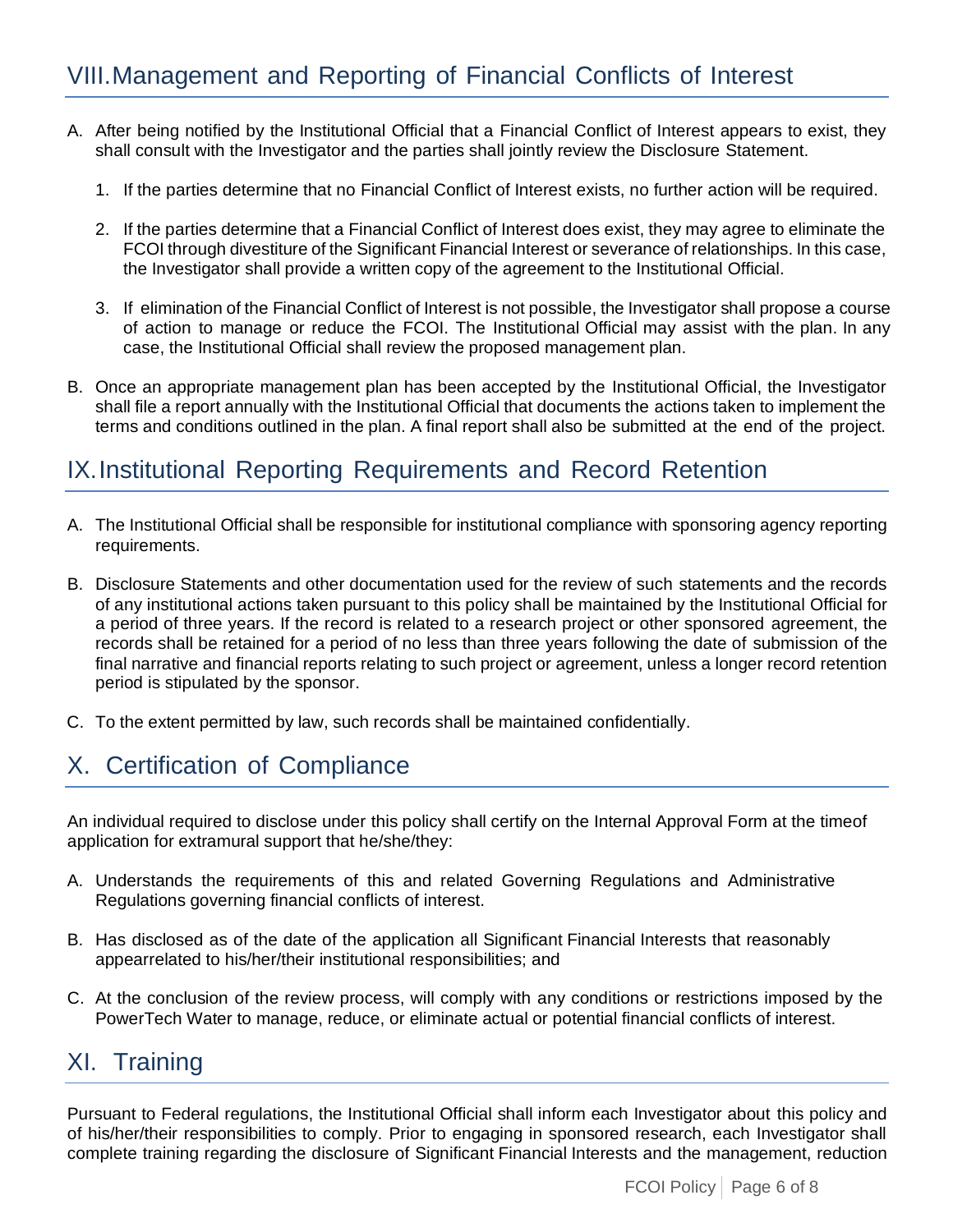or elimination of financial conflicts of interest. Training shall be repeated at least every four years or when (a) this policy is substantially revised; (b) an Investigator is new to PowerTech Water; or (c) if an Investigator is determined to not be in compliance with this policy.

# XII. Enforcement

- A. The following acts and failures violate the provisions of this policy:
	- 1. Intentionally or recklessly providing incomplete, erroneous, or misleading information on a disclosure form;
	- 2. Failing for any reason to make any required disclosure;
	- 3. Failing to provide requested information needed for an appropriate review of potential or actual conflict of interest situations.
- B. A violation of this policy is grounds for the discipline of an Investigator. Sanctions that may be imposed for such a violation include but are not limited to any one or more of the following:
	- 1. Any Investigator who has not filed the required annual Disclosure Statement within 30 days of the end of the designated reporting period shall be administratively prohibited from applying for extramural support, including renewal of any active sponsored agreement, until the Disclosure Statement has been submitted and administratively reviewed.
	- 2. Any Investigator who fails to file the required annual Disclosure Statement within 60 days of the end of the designated reporting period, shall have his or her active research or other sponsored agreements suspended. No funds may be expended for any sponsored activity until the Disclosure Statement has been submitted and administratively reviewed.
	- 3. Involuntary termination of employment;
	- 4. Non-renewal of appointment;
	- 5. Suspension;
	- 6. Letter of admonition;
	- 7. Public disaffirmation of the research;
	- 8. Notification to regulatory bodies (e.g., U.S. Patent Office, Copyright Office);
	- 9. Notification to actual or potential research funding agencies; and
	- 10. Protest to editorial boards. Additionally, PowerTech Water may decline the sponsored research agreement, or decline to submit or further process any intellectual property.

### XIII. Miscellaneous

A. PowerTech Water shall make the information described in the preceding paragraphs available as prescribed by the sponsoring agency's policy or, upon request, to external funding agencies, along with requested information as to how a relevant potential or actual conflict of interest was managed, reduced, or eliminated to protect the objectivity of the research. If a potential or actual conflict of interest is identified after a grant or contract has been awarded, PowerTech Water shall inform the awarding agency of that conflict within sixty (60) days of its discovery (or as otherwise required by law) along with actions taken